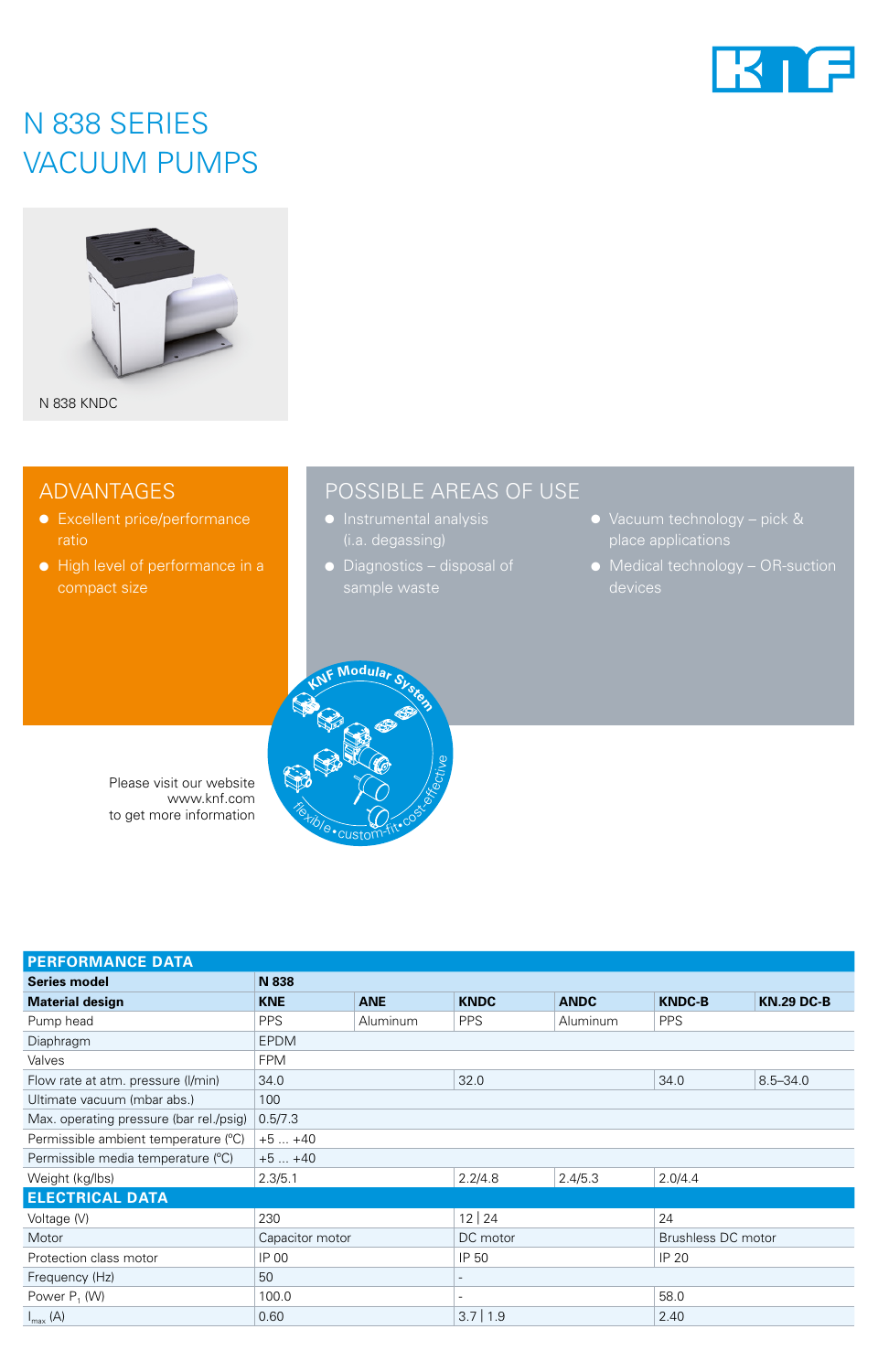| <b>ACCESSORIES</b>    |          |                |  |  |
|-----------------------|----------|----------------|--|--|
| <b>Description</b>    | Part No. | <b>Details</b> |  |  |
| Silencer/Inlet filter | 007006   | G 1/8          |  |  |
| Hose connector        | 000360   | G 1/8 PA       |  |  |

| <b>SPARE PARTS</b> |          |                |  |
|--------------------|----------|----------------|--|
| <b>Description</b> | Part No. | <b>Details</b> |  |
| Spare parts kit    | 043825   |                |  |

The performance values for the series models shown on this data sheet were determined under test conditions. The actual performance values may differ and depend in particular on the usage conditions and therefore on the specific application, on the parameters of the components involved in the user's system and on any technical modifications carried out which deviate from the standard configuration or the as delivered condition.

If individual designs have been created for specific customers on the basis of series models, other technical performance data may apply.

Before operation begins, the relevant operating instructions and/or assembly or installation instructions should be read and the safety information contained in these instructions should be noted.

KNF reserves the right to make changes to the product and the associated documentation without prior notice to the customer.



**www.knf.com**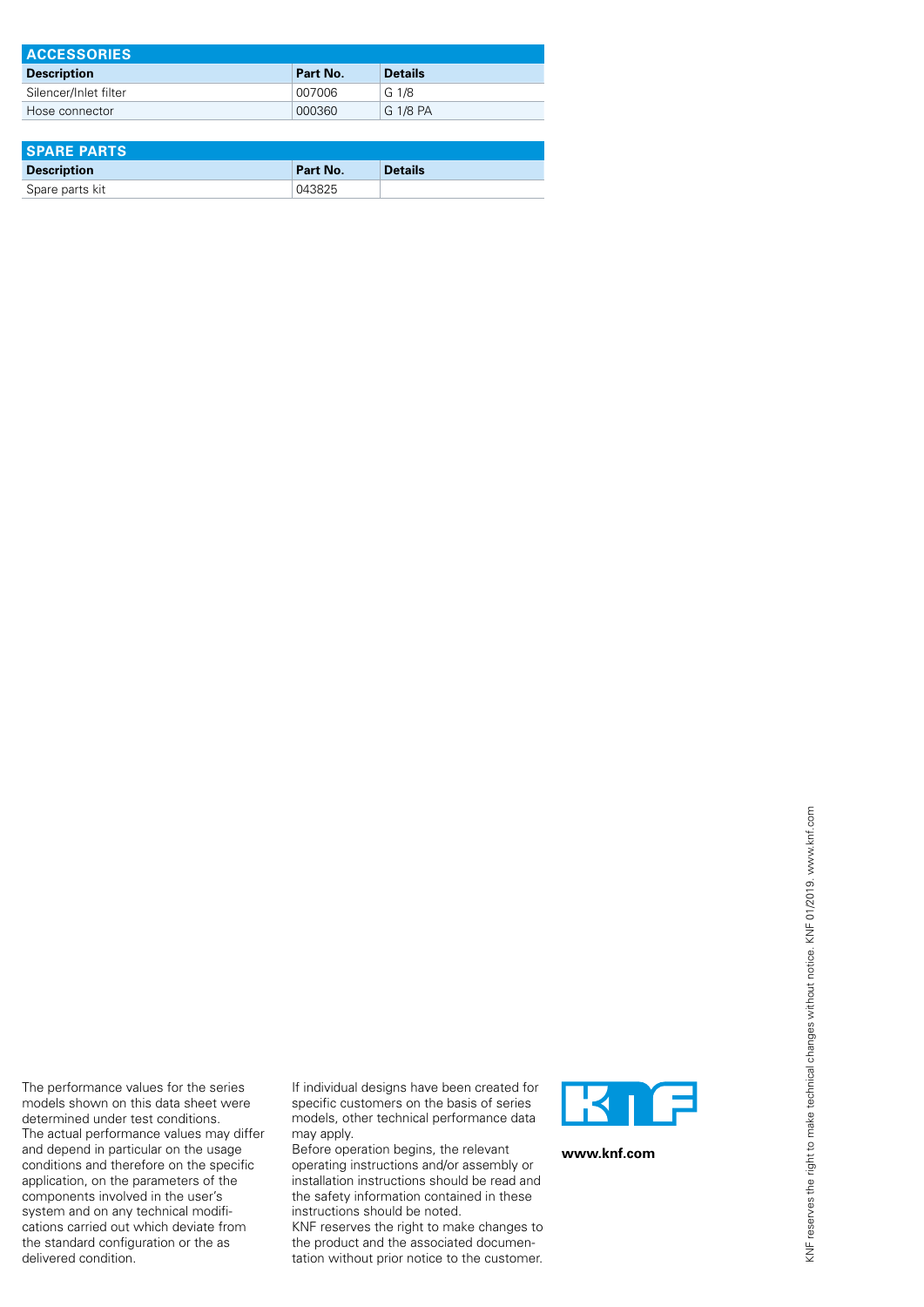# N 838 KNE | ANE

### **PERFORMANCE DATA**

| <b>Series model</b> | Flow rate at<br>atm. pressure<br>$(1/min)^{1}$ | Max. operat-<br>ing pressure<br>(bar rel./psig) | <b>Ultimate</b><br>vacuum<br>(mbar abs.) |
|---------------------|------------------------------------------------|-------------------------------------------------|------------------------------------------|
| N 838 KNE           | 34.0                                           | 0.5/7.3                                         | 100                                      |
| N 838 ANE           | 34.0                                           | 0.5/7.3                                         | 100                                      |

<sup>1)</sup> Liter at STP





### **N 838 \_NE | PUMP DOWN TIME FOR 10 LITER VESSEL**